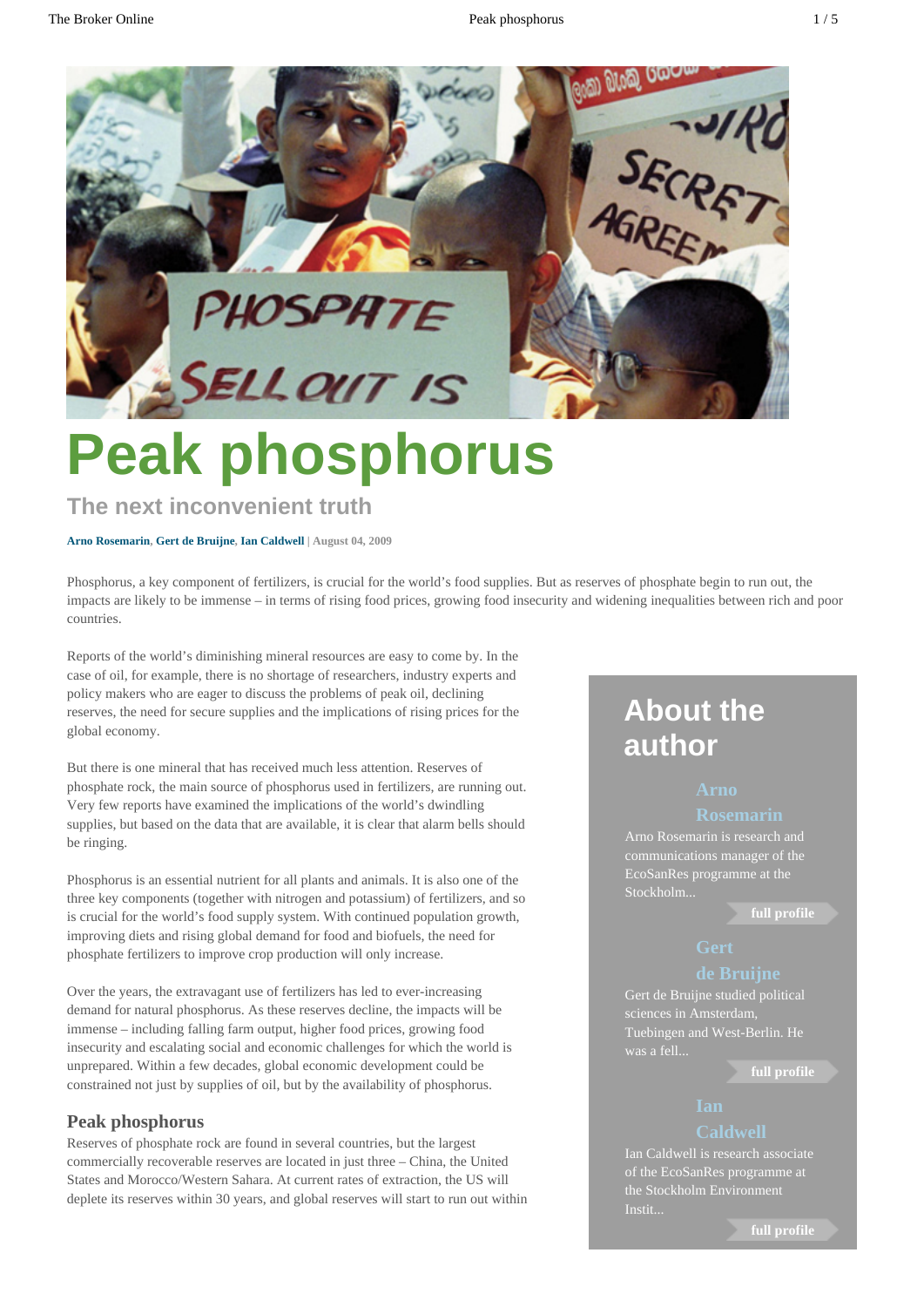75–100 years. Phosphorus cannot be manufactured from alternative sources, but it can be recovered and reused. Some can be recovered from human, animal and organic waste, but as yet there have been few initiatives to promote recycling.

Phosphate extraction will peak around 2030, after which time demand will exceed supply. Economically recoverable reserves of phosphate rock (those that can be profitably extracted using existing technologies) are currently estimated at 15 billion tonnes, and about 167 million tonnes are extracted per year. According to the US Geological Survey, at the current rate of extraction, which is increasing by 2% per year, phosphate reserves will last about 50 years, but at 3% per year, they will last less than 45 years. In 2008, however, the amount extracted increased by a record 7%, driven mainly by China, where output rose by 10%, and the US and Morocco by 4% over 2007. Even if so-called base reserves (those that are not economically recoverable at present) are exploited, these would be depleted within 75 years if the rate of extraction were to rise to 3% per year. The cost of processing these low-grade base and offshore reserves would also be enormous, raising the cost of producing food, making this commodity *the* main determinant of global economic development.

### **Price volatility**



**Alamy / Fine Art**

The availability of phosphate is reflected in the price of fertilizer, and ultimately in the cost of food. In 2007–8, the price of phosphate fertilizer unexpectedly increased fivefold, due partly to the growing demand for biofuels to replace oil. The use of fertilized crops to produce biofuels such as ethanol pushed fertilizer into a pricing structure determined directly by the soaring price of oil. The result was a surge in food prices, and even conflicts in some developing countries where farmers could no longer afford to buy fertilizers. In response, in April 2008, UN Secretary-General, Ban Ki-moon set up a Task Force on the Global Food Security Crisis. This led to two food security summits – in Rome in June 2008 and in Madrid in January 2009 – to address the soaring price of fertilizer and to devise schemes to lessen the impacts of high food prices on the world's poor.

Prices might have remained high, had it not been for the economic recession that began to bite in late 2008. As the demand for biofuels fell, so did the need for fertilizers, and so did world prices. The rapidity of the events of 2008 prevented any changes in policies with regard to fertilizer or agriculture, and little was learned from the experience.

What did become apparent, however, was that the fertilizer industry is highly vulnerable because of the link to biofuels, and that many developing countries cannot afford conventional chemical fertilizers. The volatility of the phosphate market also affected the prices of nitrogen and potassium, the two other components of fertilizer, and thus the price of food in general. Clearly, the knock-on societal effects of spiralling fertilizer prices need to be better understood if we are to respond effectively when the next major price shift occurs.

#### **Geopolitical implications**

As fertilizer prices rise, the increased inequality of access between rich and poor countries will have major geopolitical impacts. This makes supplies of phosphate one of the most pressing global resource questions, one that requires urgent attention. As public awareness grows in the coming years, the likely response will be a call for action that will have repercussions worldwide, forcing policy makers to acknowledge the gravity of the problem.

Just five countries together control 90% of the world's reserves of rock phosphate. China, the largest producer, has already begun to safeguard its supplies by imposing, in mid-2008, a 135% tariff on exports. The US is quickly depleting its own reserves – extraction has now peaked – and is already dependent on imports. Aside from a number of smaller producers, led by South Africa and Jordan, the next largest supplier of phosphate is Morocco.

Morocco's phosphate reserves are located in the Western Sahara, a territory that is internationally recognized as a sovereign country, but which has been effectively occupied by Morocco since 1975. In 2004, the US signed a bilateral free trade agreement with Morocco that allows the US long-term access to its phosphate. The deal received no media attention. Unsurprisingly, as a permanent member of the UN

A phosphate factory in Western Sahara, Morocco.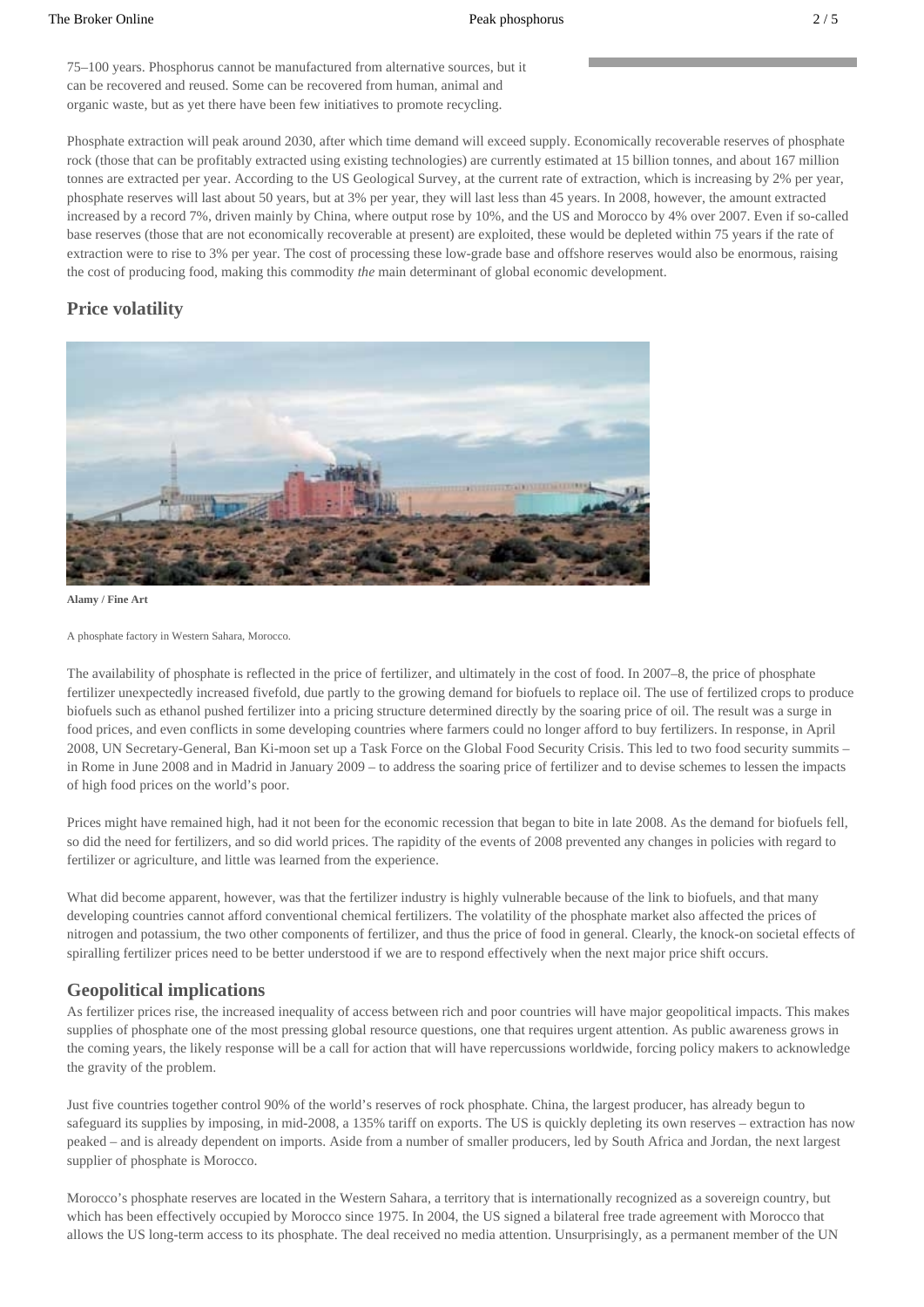Security Council, the US has consistently vetoed any resolution requiring Morocco to leave Western Sahara. Australia, in contrast, recently halted imports of Moroccan phosphate in protest against its occupation of Western Sahara, and this move also attracted little attention.

None of the major phosphate producers have so far taken proactive steps to conserve or manage their reserves sustainably. China's 135% export tariff could result in higher prices, which in turn could encourage more efficient use of fertilizers within the agricultural sector. But its impacts on the demand for phosphate are only likely to become apparent during 2009, once the importing countries have used up their stockpiles. Countries such as India, which are almost entirely dependent on foreign sources of phosphate, will be the first to be most seriously affected by increasing global prices.

A further factor that is likely to become significant in the coming years is the availability of sulphuric acid. On average, it takes nearly 3 tonnes of sulphuric acid and 3.5 tonnes of phosphate rock to produce 1 tonne of phosphoric acid, the basic ingredient of phosphate fertilizers. Sulphuric acid is produced mainly in the developed countries, although China is now also self-sufficient. Sulphuric acid supply and demand directly determine the price of phosphate, so here too there are geopolitical implications. It is for this reason that sulphuric acid producers publish reports and hold conferences to discuss global trends in phosphate production. By controlling the supply and price of sulphuric acid, the developedcountries can in effect control the price of the phosphate they import.

For the smaller phosphate-producing countries that do not have access to cheap sulphuric acid, the situation is similar to that once faced by small oil producers. Their response was to create the Organization of Petroleum Exporting Countries (OPEC), it would not be surprising if the phosphate producers created their own organization to help stabilize markets and phosphate supplies.

The geopolitical impacts of these factors on food security are very much in the hands of the fertilizer and phosphate-producing countries. These are not necessarily the same, since many countries produce nitrogen fertilizers from natural gas. Since fertilizers are made up of nitrogen, phosphorus and potassium, the price of one of these components can directly affect the prices of the other two. As in the case of phosphate, just a few countries control the supplies of potassium (led by Canada), whereas about 60 countries produce natural gas, the price-determining ingredient in the production of nitrogen fertilizers.

These factors are likely to interact in different ways in various parts of the world, making it difficult to predict the impacts on markets as the depletion of phosphate reserves becomes more apparent.

#### **Reducing the risks**

Clearly, innovative strategies are urgently needed to ensure greater stability in fertilizer and phosphate markets. More efficient extraction of phosphate at source would help to reduce wastage of this valuable resource. Higher prices could discourage the inefficient use of phosphate products and promote recycling, although price increases should be kept to a minimum in order to avert spiralling food prices.

Crucially, wide-ranging agricultural policy reforms are needed to reduce the demand for phosphate fertilizers. In particular, farmers should be encouraged to use them more efficiently, and to switch to organic fertilizers and composting technologies. In Europe, the EU Common Agricultural Policy, with farm subsidies amounting to €50 billion per year, has created a distorted market that promotes wasteful use of fertilizers, because in effect farmers and consumers do not pay the full market price. Reducing and ultimately eliminating these subsidies would provide more open market competition, and persuade farmers to be more frugal. Consumers must also be convinced that they can play an effective role in controlling food prices through their decisions as to what and how much they eat.

But perhaps the most effective way to minimize the impacts of phosphate shortages would be to promote the recovery and reuse of phosphorus and other nutrients from organic waste and wastewater streams. With policy reforms to promote the development of recycling technologies, the EU could become more or less self-sufficient in phosphorus (see box, 'Recycling potential in Europe').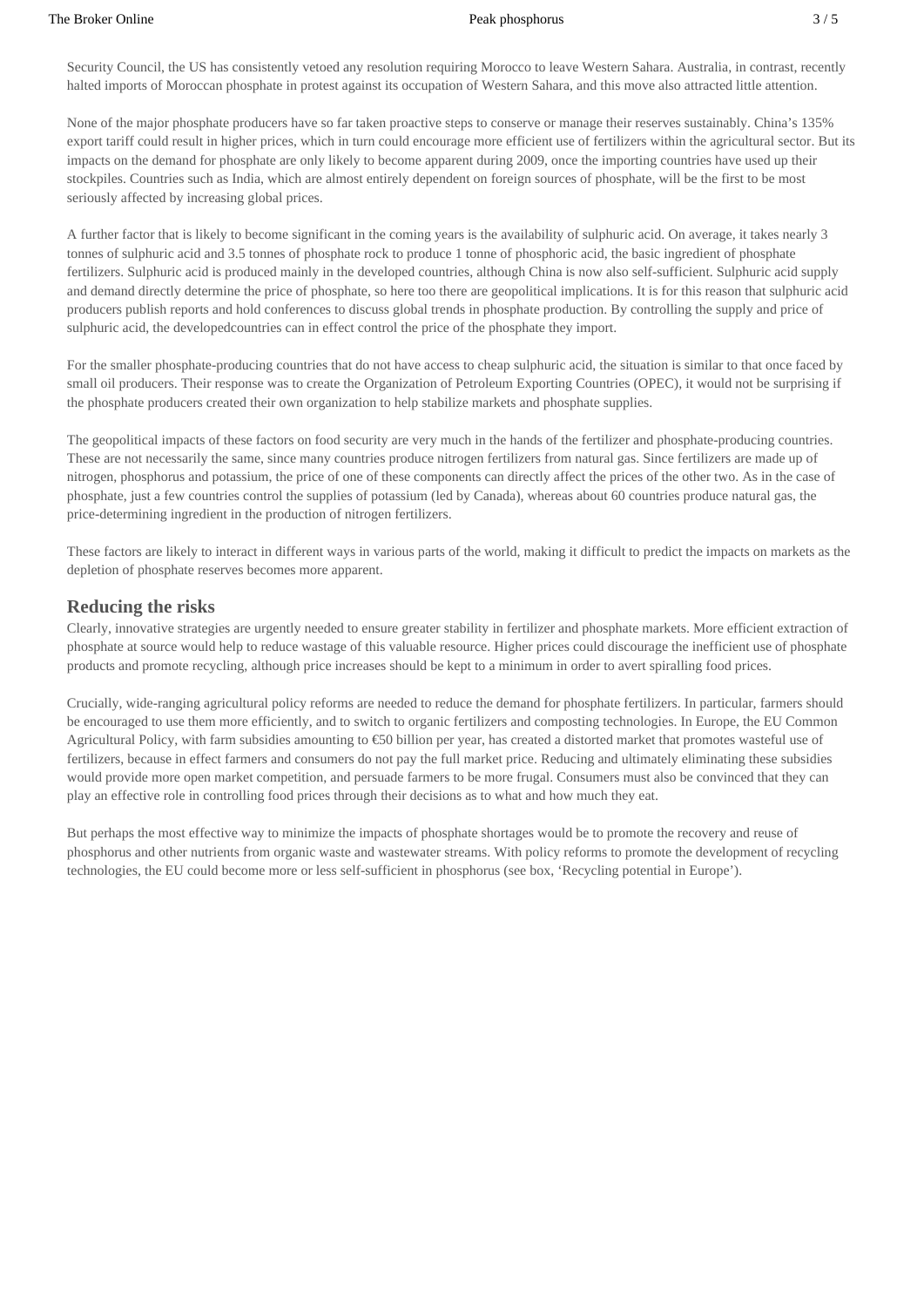

In developing countries, especially in Africa where farmers use limited amounts of chemical fertilizers, recycling could allow them to become almost self-sufficient. For rich countries, a shift to a recycling economy would present major challenges, requiring the retooling of the agricultural infrastructure and the adoption of new farming practices. New incentives such as carbon taxes to combat climate change will also encourage the fertilizer and phosphate mining industries to become more efficient. The production and transportation of fertilizers involves the substantial use of fossil fuels, which could be reduced by shifting to local organic recycling systems.

#### **An unacknowledged problem**

So far there has been little acknowledgement, let alone response, from governments, UN agencies or international NGOs to the world's dwindling phosphate reserves. The US Geological Survey and the International Fertilizer Industry Association (IFA) publish their own reports, but there is no non-partisan international body responsible for monitoring, compiling statistics or providing policy direction. Yet articles are beginning to appear highlighting the implications of the situation, and the body of knowledge is growing. At an international conference on nutrient recovery from wastewater streams, in Vancouver in May 2009, participants from more than 30 countries met to discuss the status of recycling technology, and to develop 'new thinking' for the future.

There has also been little response from the private sector. The major phosphate mining companies tend to keep a low public profile, and are not known as leaders in sustainable resource management. Fertilizer companies also are more interested in potential profits than in conserving this finite resource.

Above all, efforts must be made to improve public awareness of the problem. Most people acknowledge that mineral resources are scarce, but assume that more will somehow be found. While this could be true for phosphate to some extent, unless action is taken to conserve the stocks that remain, reduce the demand for fertilizers and recycle phosphorus wherever possible, the costs to society are likely be very high – in terms of rising food prices and widening inequalities between rich and poor countries.

### **References**

Global Phosphorus Research Initiative (GPRI): [www.phosphorusfutures.net](http://www.phosphorusfutures.net)

Developmnet Policy Review Network (DPRN) [Phosphorus depletion: the invisible crisis](http://phosphorus.global-connections.nl/)

Bennett, E.M., Carpenter, S.R. and Caraco, N.F. (2001) Human impact on erodable phosphorus and eutrophication: A global perspective. *BioScience* 51(3): 277–234.

Cordell, D., Schmid-Neset, D., White, S. and Drangert, J.-O. (2009) Preferred future phosphorus scenarios: A framework for meeting long-term phosphorus needs for global food demand. In: K. Ashley et al. (eds) *Proc. International Conference on Nutrient Recovery from Wastewater Streams*. International Water Association Publishing, pp.23–43.

Cordell, D., Drangert, J.-O. and White, S. (2009) The story of phosphorus: Global food security and food for thought. *Global Environmental Change*. 19: 292–305.

Haarr, A. (2005) *The Reuse of Phosphorus*. Eureau position paper, EU2-04-SL09. European Union of National Associations of Water Suppliers and Waste Water Services.